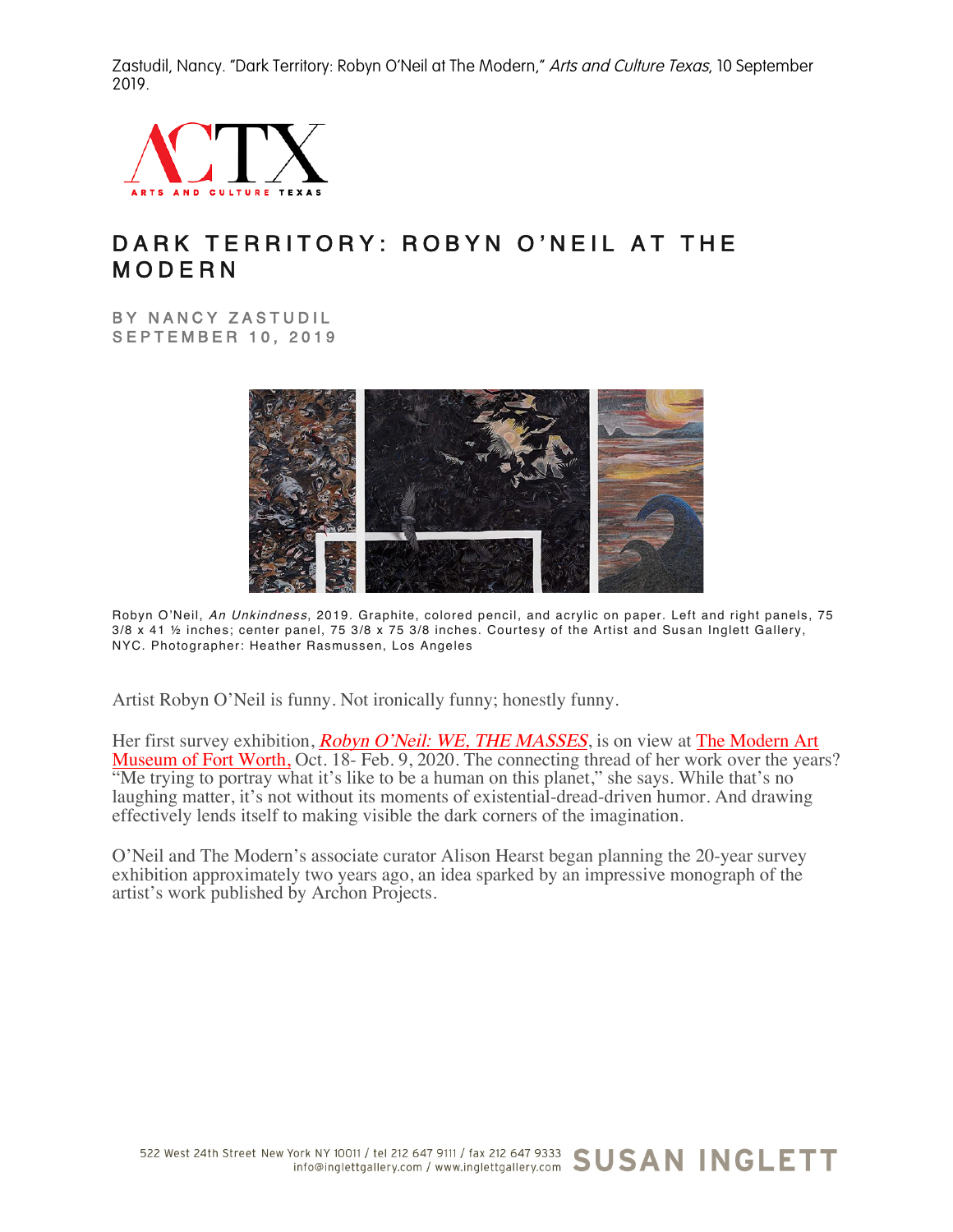Zastudil, Nancy. "Dark Territory: Robyn O'Neil at The Modern," Arts and Culture Texas, 10 September 2019.



## Robyn O'Neil, HELL (center panel), 2011. Graphite on paper. 83 5/8 x 172 1/2 inches. Courtesy of the artist.

The show includes O'Neil's major multi-paneled drawings, collages, a new triptych in color, and her signature works of graphite (mechanical pencil) on paper of which the large-scale, intricately-executed drawings are perhaps the most recognizable: tiny figures in vast, ominous landscapes. Exhibition visitors also have the opportunity to view her 2011 animated film WE, THE MASSES, and a selection of secret gems including vitrines filled with her sketchbooks of thumbnails of "everything she has ever made."

After several years living in Texas and a stint in Los Angeles, O'Neil recently relocated to Seattle. This Midwestern-born artist loves the basics—"turkey sandwich" basics, as she describes them. Some of her favorite things are, for example, a taco restaurant called Taco. It's a banal joke that falls flat, like the figures in her animation who plumet from one cliff and then another, seemingly unfazed and uninterested in preventing repeat performances.

Other favorite things include the Lifetime television channel, which she listens to (more so than watches) while in the studio. Perhaps the scripted drama and clean cut endings help her produce her own storylines. It's also the no-nonsenseness of a thing that catches her attention. For example, in an episode of her podcast Me Reading Stuff, she credits Carson McCullers's short story A Tree. A Rock. A Cloud as instruction of sorts for how to organize her exhibitions. And she explains her appreciation, near kinship, for Joshua Slocum and his memoir Sailing Alone Around the World, a travelogue of the first man to sail alone around the world. What is the memoir about? Sailing alone around the world. What's the title? Sailing Alone Around the World. It's a circular conversation with its own generative, predictable—and admittedly comforting—conclusion.



Robyn O'Neil, As Ye the sinister creep and feign, those once held become those now slain., 2004. Graphite on paper. Overall: 92 1/2 × 166 in. Elyse and Lawrence B. Benenson Collection